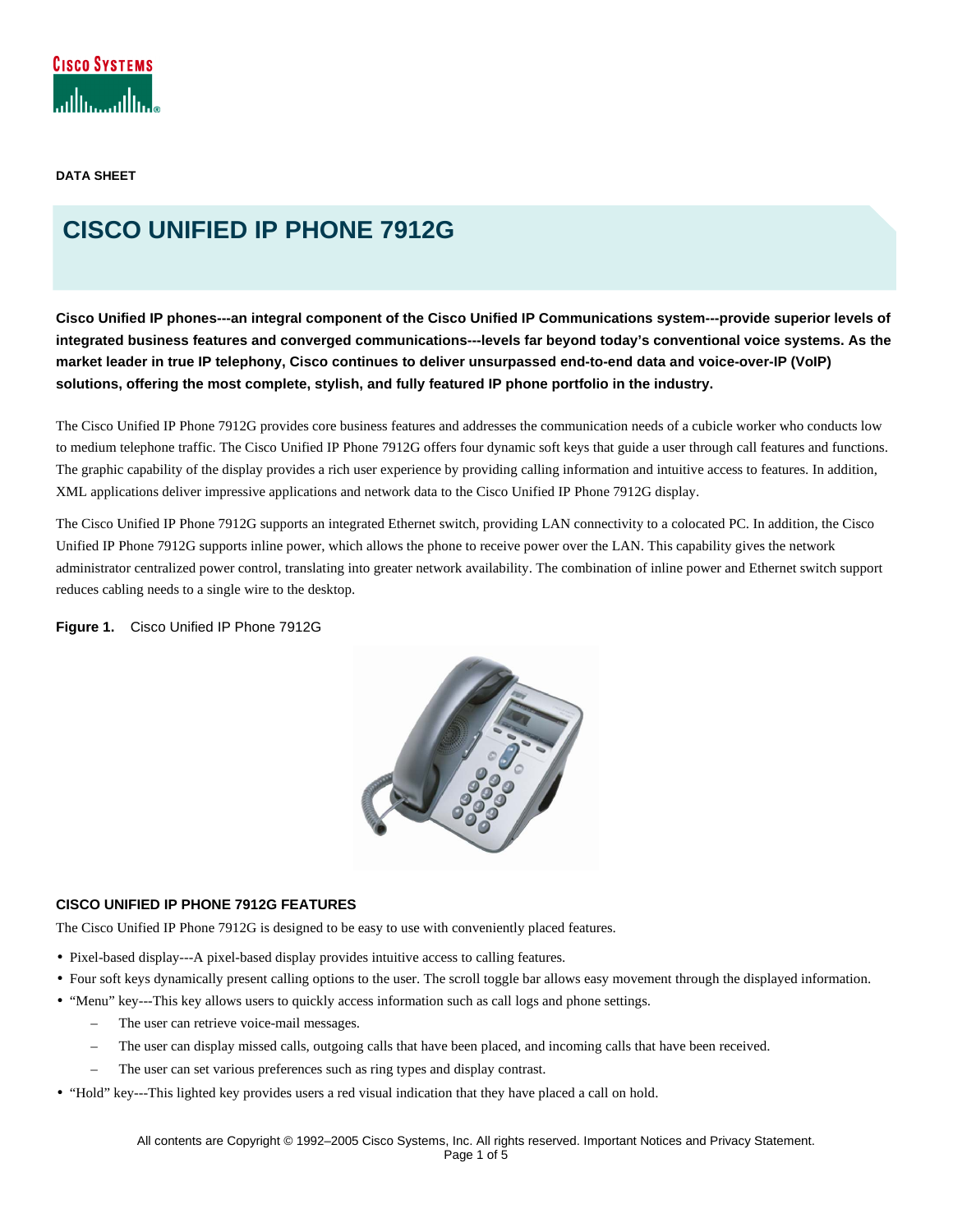- A volume-control toggle provides easy decibel-level adjustments of the handset and ringer.
- The handset is hearing-aid compatible (meets American Disabilities Act [ADA] requirements).
- A single-position foot stand provides optimum display viewing and comfortable use of buttons and keys. The foot stand can be removed to allow wall mounting via mounting holes located on the base of the phone.
- XML Applications can be delivered to the display.

# **CALLING FEATURES**

The Cisco Unified IP Phone 7912G is designed to grow with system capabilities. Features will keep pace with new changes via software updates to the phone Flash memory. Examples of currently available features include:

- Support of a single line or directory number
- Calling name and number display
- Call waiting
- Call forward
- Call transfer
- Support of Extension Mobility
- Three-way calling (conference)
- On-hook dialing, predialing, and off-hook dialing
- Redial
- Call hold
- Call monitor (speaker only, no microphone)
- "Messages" soft key that allows access to voicemail messages
- Four speed dials configurable at the Cisco Unified CallManager

## **NETWORK FEATURES**

- Cisco Discovery Protocol
- Automatic IEEE 802.1Q (voice virtual LAN [VVLAN]) configuration
- IEEE 802.1Q /p VLAN tagging and traffic prioritization
- 802.1Q VLAN-based switching of traffic between the phone and access switch
- Differentiated Services Code Point (DSCP) tagging
- G.711a, G.711u, and G.729ab audiocompression coders-decoders (codecs)
- Integrated Ethernet switch
- 10/100BASE-T Ethernet connection through an RJ-45 interface for LAN connectivity
- Software upgrade supported using a Trivial File Transfer Protocol (TFTP) server
- Provisioning of network parameters through Dynamic Host Configuration Protocol (DHCP)
- Voice activity detection, silence suppression, comfort-noise generation, and error concealment

## **PROTOCOLS SUPPORTED**

- Compatible with Cisco Unified CallManager Version 3.3(2) and later, using the Skinny Client Control Protocol (SCCP) protocol
- SIP (RFC 2543)

# **PHYSICAL SPECIFICATIONS**

- Dimensions (H x W x D): 6.5 x 7 x 6 in. (20.3 x 17.67 x 15.2 cm)
- Weight: 1.9 lb (0.9 kg)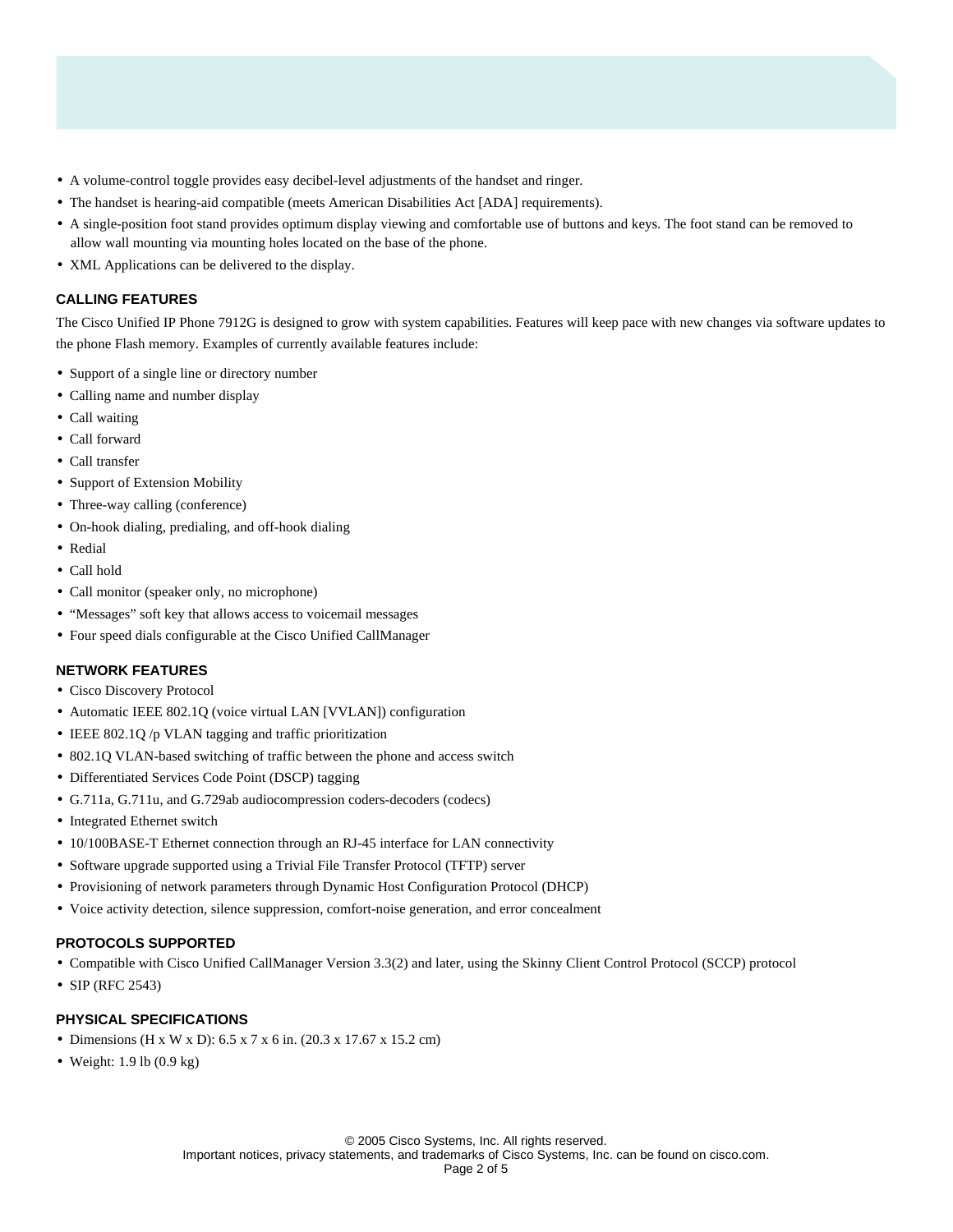# **POWER SUPPLY**

- Inline power
- Power can also be supplied locally using an optional AC to 48-VDC power adapter (CP-PWR-CUBE-3=), which requires one of the following country-specific cords.

## **AC Country Power Cords**

- CP-PWR-CORD-AP= (Asia Pacific)
- CP-PWR-CORD-AR= (Argentina)
- CP-PWR-CORD-AU= (Australia)
- CP-PWR-CORD-CE= (Central Europe)
- CP-PWR-CORD-JP= (Japan)
- CP-PWR-CORD-NA= (North America)
- CP-PWR-CORD-SW= (Switzerland)
- CP-PWR-CORD-UK= (United Kingdom)

## **TEMPERATURE**

- Operating temperature: 32 to 104°F (0 to 40°C)
- Relative humidity: 10 to 95% (noncondensing)
- Storage temperature: 14 to 140°F (-10 to 60°C)

# **CERTIFICATION**

# **Regulatory Compliance**

• CE Marking

## **Safety**

- UL 60950
- CSA-C22.2 No. 60950
- EN 60950
- IEC 60950
- AS/NZS 3260
- TS 001

#### **EMC**

- FCC Part 15 (CFR 47) Class B
- ICES-003 Class B
- EN55022 Class B
- CISPR22 Class B
- AS/NZS 3548 Class B
- VCCI Class B
- EN55024
- EN50082-1
- EN 61000-3-2
- EN 61000-3-3
- EN 61000-6-1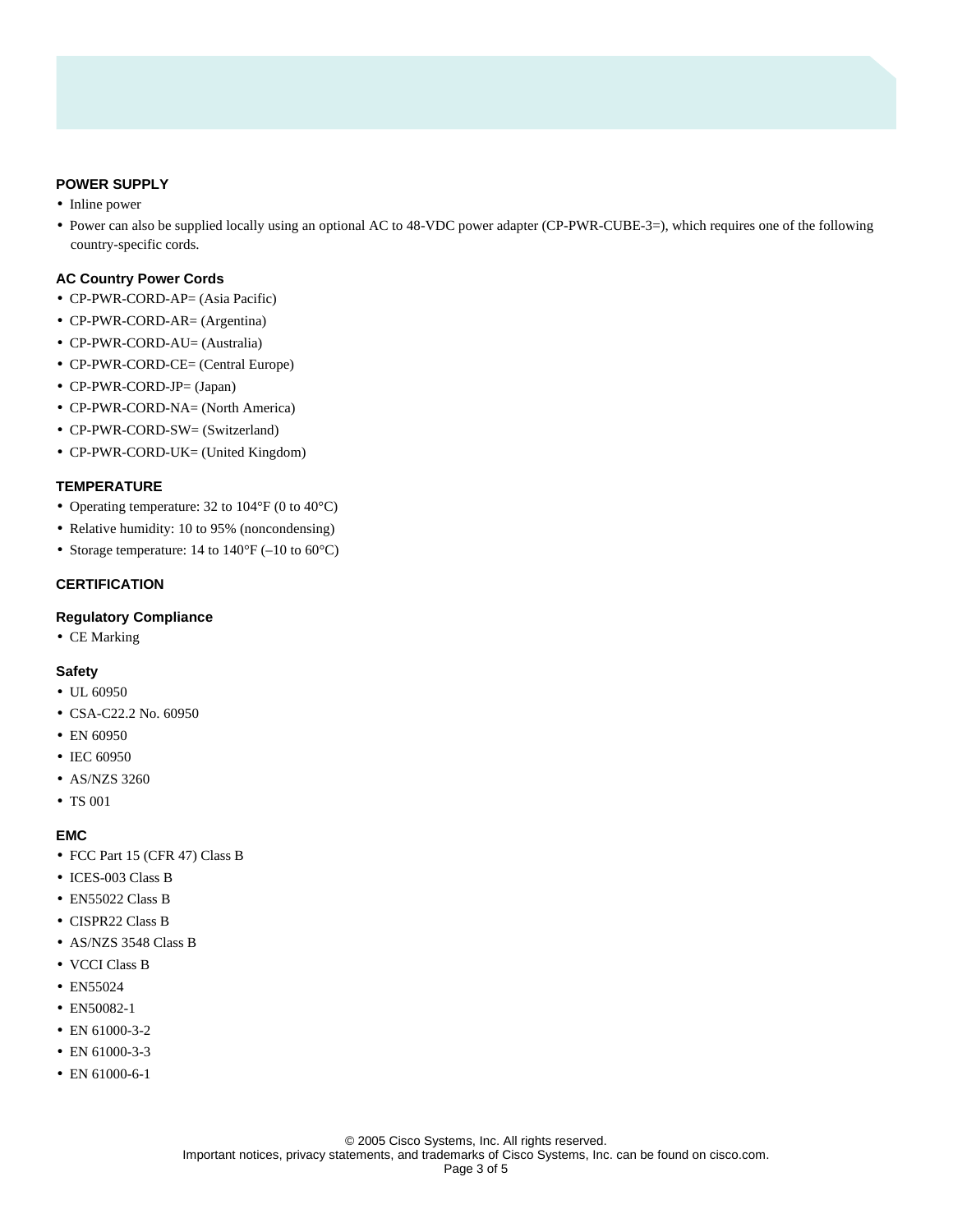#### **Telecom**

• FCC Part 68 (CFR 47) (HAC)

# **SERVICE AND SUPPORT**

Cisco Unified IP Communications services and support reduce the cost, time, and complexity associated with implementing a converged network. Cisco and its partners have designed and deployed some of today's largest and most complex IP communications networks---meaning that they understand how to integrate an IP communications solution into your network. Cisco design tools and best practices ensure that the solution best fits your business needs from the start, eliminating costly redesigns and downtime. Cisco proven methods ensure a sound implementation that will deliver the functions and features you expect---on time. Support services include remote network operations, network management tools to administer the converged application and network infrastructure, and technical support services.

Through these services, your organization benefits from the experience gained by Cisco and its partners. Taking advantage of this valuable experience, you can create and maintain a resilient, converged network that will meet your business needs today---and in the future.

#### **ORDERING INFORMATION**

Table 1 lists part numbers for the Cisco Unified IP Phone 7912G and Cisco Unified CallManager.

## **Table 1.** Part Numbers

| <b>Part Number</b>    | <b>Description</b>                                 |
|-----------------------|----------------------------------------------------|
| CP-7912G-A            | Cisco Unified IP Phone 7912 with hardware update   |
| <b>SW-CCM-UL-7912</b> | Station user license for Cisco Unified CallManager |
| <b>SW-SMH-UL-7912</b> | Station user license for SIP                       |

Cisco offers a standard one-year warranty. A Cisco SMARTnet® optional service agreement is available.

#### **Accessories Ordering Information**

An optional locking wall mount kit is available:

• CP-LCKNGWALLMNT2=

# **FOR MORE INFORMATION**

For more information about Cisco products, call or visit:

- United States and Canada: (toll free) 800 553-NETS (6387)
- Europe: 32 2 778 4242
- Australia: 612 9935 4107
- Other: 408 526-7209
- http://www.cisco.com